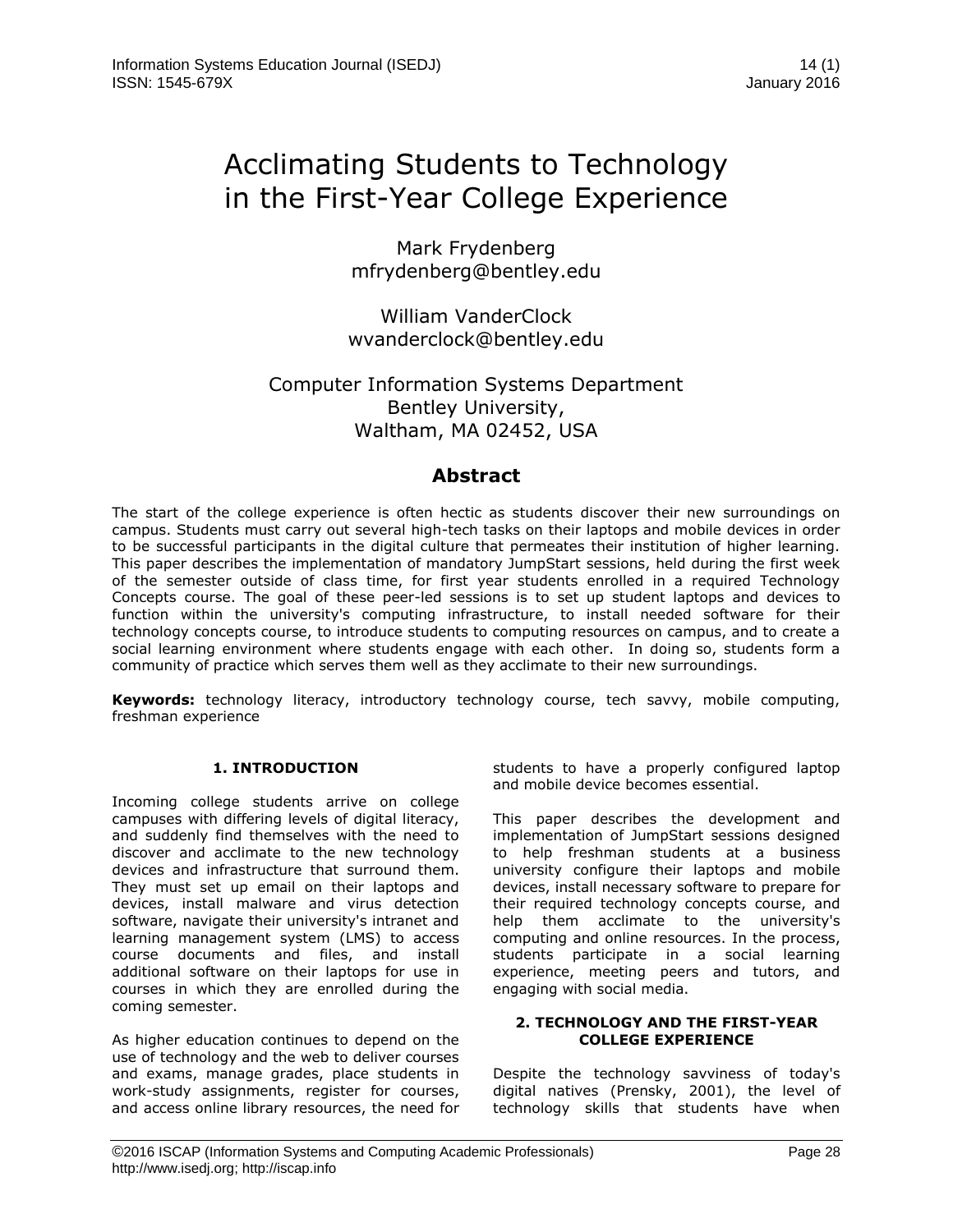Information Systems Education Journal (ISEDJ) 14 (1) ISSN: 1545-679X January 2016

arriving on campus varies. (Kaminski, Seel, & Cullen, 2003), (Ratliff, 2009), (Winke & Goertler, 2008), (Feldmann & Feldmann, 2000). Kaminski (Kaminski, Seel, & Cullen, 2003) states that institutions have found "a fundamental 'digital divide' in computer-based skills that students bring to post-secondary education.

Winke and Goertler (2008) studied the abilities of 911 post-secondary students at a state university, 98% of whom owned or had access to a laptop or desktop computer. Their results found "a personal versus academic/professional computer literacy divide" among students. Many easily could send email, browse the Internet, play videos, and download files, but were not familiar with more advanced tasks such as interacting with multimedia, and maintaining websites. (Winke & Goertler, 2008, p. 494)

Stone, Hoffman, Madigan, and Vance (2006) examined how first-year students at universities in Pennsylvania and Connecticut learned their technology skills. They found that "a lack of basic ICT (information and communication technology) skills may render an incoming freshman unable to perform the fundamental tasks required at the university level." (Stone, Hoffman, Madigan, & Vance, 2006, p. 118)

Collaborative learning, where students learn by working together in small groups to solve problems, has been shown to be beneficial for students learning technology. "In order for students to become competent users of the technology they need to be able to integrate the technology into daily … activities." (Miertschin & Willis, 2004, p. 152) Learning from peers has been shown to be effective in developing a community of learners. (Tinto, 2000), (Frydenberg, 2013) "In a tutoring lab setting, student tutors bring with them the authentic experience of having themselves learned the material that they are trying to explain, an awareness of the difficult concepts, and an understanding of what aided their own learning." (Frydenberg, 2013, p. 52) Students working together form learning groups that promote engagement with the topic. "Students in a learning community tend to form their own support groups; learning community students become more actively involved, and students' stories always highlight the powerful messages about the value of collaborative learning." (Tinto, 2000, p. 1)

Given the disparity of technology skills among incoming college students, and the effectiveness in learning when students engage with both technology and each other, the authors set up "JumpStart" sessions during their first week of classes in order to ease the transition and meet these goals. These questions guided this study:

- How could small group, peer-led "jump start" sessions help students adapt to the technology needs of their freshman experience?
- Would small group sessions enable students to accomplish the tasks necessary to set up their laptops and mobile devices for use in their first year IT course?
- How could such a session include a social component that would engage students to use connect both in person and online with campus resources and peers?

## **3. DESIGN OF JUMPSTART SESSIONS**

The authors developed JumpStart sessions to acclimate first year introductory technology students enrolled in IT 101 (Introduction to Information Technology and Computing Concepts), an introductory IT course required of all first year students at Bentley University, a business university in Massachusetts. IT 101 teaches digital literacy skills and covers information technology topics, including making use of laptops, productivity and application software, the World Wide Web, computer components and mobile devices, developing web pages with HTML, operating systems, the Internet, image and video formats, and wireless networking. The course is required of the approximately 900 students in the freshman class, 55% of whom enroll in the course in the fall, and 45% of whom enroll in the spring. The fall semester had 22 sections with an average of 27 students per class.

Bentley University has a mobile computing program, which distributes laptop computers to students as part of their technology fee. For decades, there was only one choice for a laptop model: a machine running the Windows operating system. As laptop form factors and the popularity of multiple operating systems has evolved, the 2014-2015 year was the first where students could choose between a full-size laptop or ultrabook running Windows, or a MacBook Air running MacOS. The Windows machines were equipped with a base image including Office 2013, FTP software, and university controlled antivirus software. The standard Mac image included Office 2011 for Mac, FTP software, and the university controlled antivirus package.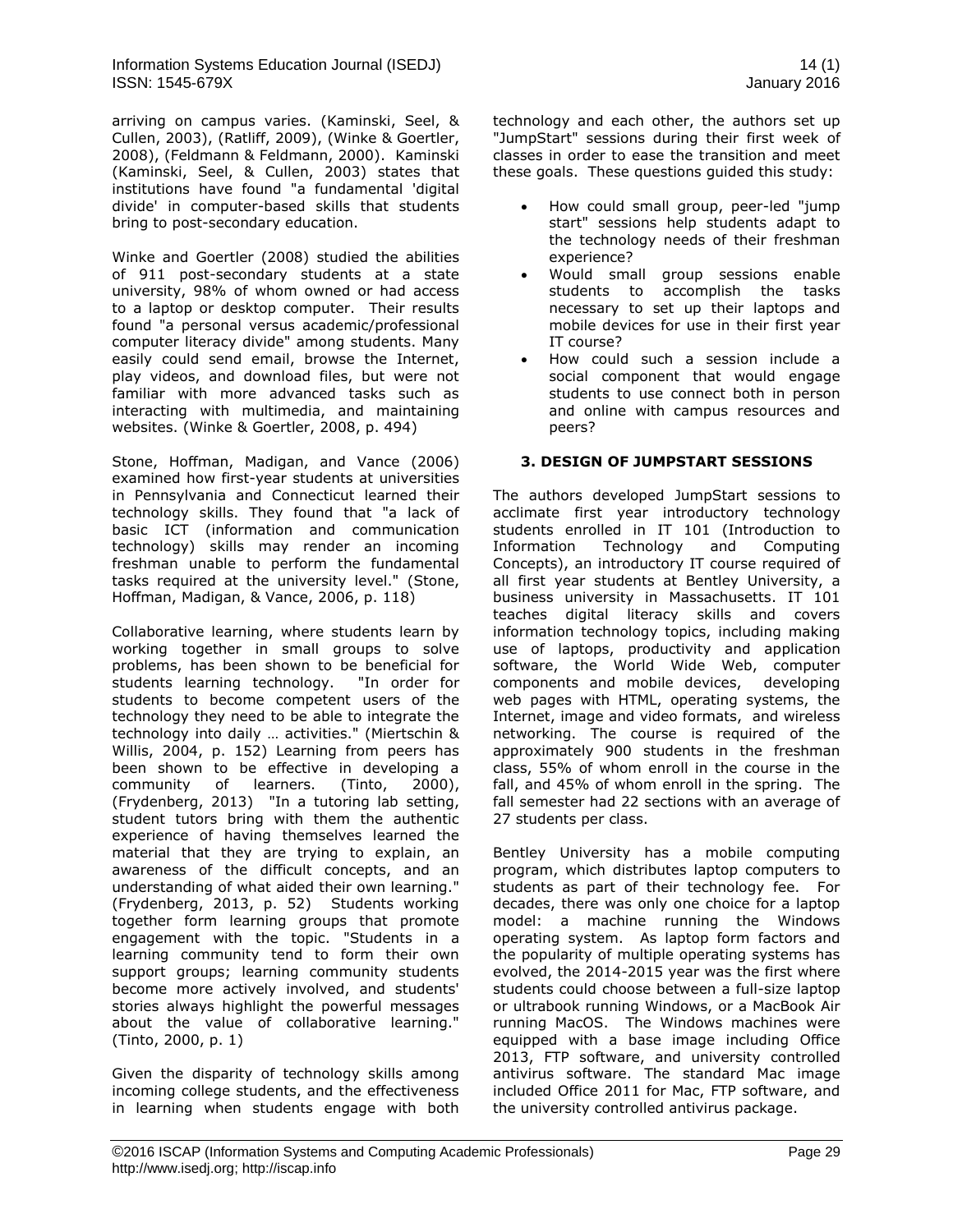Information Systems Education Journal (ISEDJ) 14 (1) ISSN: 1545-679X January 2016

Students needed to download and install additional spyware/malware detection and security software, configure their email, set up their electronic textbooks and course materials, and download additional applications in order to be able to participate fully in their IT 101 and other courses with a functioning computer.

The JumpStart Sessions relied on paid student tutors from the Computer Information Systems Learning and Technology Sandbox (CIS Sandbox), the university's social learning space for exploring technology, to facilitate each session.

## **Session Goals**

Goals for the JumpStart sessions include:

- Introduce students to their group members so students can begin to make friends
- Introduce students the CIS Sandbox, its tutors, services, and activities
- Install HTML editor

IT 101 JumpStart - Spring 2015

- Configure e-books and online resource materials for use in IT 101
- Make sure Java and pop-up blockers are installed correctly
- Set up university email on mobile devices
- Teach safe downloading techniques
- Teach basic laptop maintenance



#### **Figure 1. Blog post about the JumpStart Sessions**

Students running Mac computers needed to obtain licenses from On The Hub, Microsoft's online licensing site for educational use, then install VMware Fusion 7, setup Windows 7, and install Office 2013. The installation process for these and other software applications is then the same for Mac and Windows users.

A post on the CIS Sandbox blog, as shown in Figure 1, contains the slide presentation for the tutors to access easily, and for the students to refer to later. The slides contain step-by-step instructions for installing and configuring the necessary software titles as well as information about computing resources on campus.

#### **Implementation**

JumpStart sessions were scheduled for the first 8 days of the semester (starting on the second day of classes). Instructors announced them during the first class meeting, and students signed up electronically using a common Google spreadsheet, as shown in Figure 2. The Google spreadsheet centralizes the sign-up process and allows multiple people to edit the same document at the same time.

|               |                          | 8 m m T 5 5 8 8 92 123 - Arist | 10<br>$\mathbf{R}$                | $I \cong$                        | $\ddot{\bullet}$ , $\boxplus$ . $\odot$ . | $\mathbb{H} \cdot \bot \cdot \mid \rightarrow \cdot \quad \text{oo} \ \blacksquare \ \blacksquare \ \blacktriangledown \cdot \Sigma \cdot$ |                       |                    |
|---------------|--------------------------|--------------------------------|-----------------------------------|----------------------------------|-------------------------------------------|--------------------------------------------------------------------------------------------------------------------------------------------|-----------------------|--------------------|
| ÷.            | 9:55 am to 11:10 am      |                                |                                   |                                  |                                           |                                                                                                                                            |                       |                    |
|               | $\mathbf{A}$<br>$-1$     | $\mathbb{R}$<br>$\circ$<br>ö   | p                                 | ā                                | $\mathbf{H}$                              | ×                                                                                                                                          | M                     | $\circ$            |
|               | 9:55 am to 11:10 am      | 11:20 am to 12:35 pm           | 12:45 pm to 2:00 pm               | 2:10 pm to 3:25 pm               | 3:35 pm to 4:50 pm                        | 5:00 pm to 6:15 pm                                                                                                                         | 6:30 pm to 7:45 pm    | 8:00 pm to 5:15 pm |
|               |                          |                                |                                   |                                  |                                           |                                                                                                                                            |                       |                    |
|               | Group 1                  | Group 1                        | Group 1                           | Group 1                          | Group 1                                   | Geoup 1                                                                                                                                    | Group 1               | Group 1            |
|               |                          | strothe tyle 012               | hiltz trev 001                    | conley garr                      | salazar kris H01                          | tcheras samu003                                                                                                                            | brunone jame 012      | eppenst john 001   |
|               |                          | Karpacz eliz                   | urguhar rebe 001                  | birlikb adil 001                 | Jaenmal gasp H01                          | pena nata 003                                                                                                                              | Girand jenn 003       | perez_isab 006     |
|               | gardner mega H01         | cullen cath H01                | arnold carl 003                   |                                  | carr erin 008                             | machado anac 013                                                                                                                           | braverm scot 003      | buck mcke 006      |
|               | redingt_chri H01         | caldwel_thom H01               | edelson_autu003                   | shah alsh001                     | melvin_madi 008                           | Lucera ania002                                                                                                                             | Ponzian mary 003      | Rong Chen 013      |
|               | <b>Stabile Thorn 003</b> | Liu Khun 002                   | turking matt 003                  | black ryan 003                   | cohen jaco 010                            | lamaber este 005                                                                                                                           | robson davi           | moshane thorn x01  |
|               |                          | shaughn dani 003               | sammart furl 010                  | Johnson olly 011                 | mokas geor010                             | bartolo mari 001                                                                                                                           | carty alex 000        | lamothe noah 005   |
|               |                          |                                |                                   |                                  |                                           |                                                                                                                                            |                       |                    |
|               | Group 2                  | Group 2                        | Group 2                           | Group 2                          | Group 2                                   | Group 2                                                                                                                                    | Group 2               | Group 2            |
|               | leone char 008           | digiuse jose 003               | datenus alek                      | batawi luci 010                  | naher anik 011                            | poguen jaco 008                                                                                                                            | bosco jose 001        | spangle eric 007   |
| 13            | kelly shan 001           | Ferrari Anna 010               | burr alex 008                     | webber eliz 010                  | johnson isal X01                          | morae_josh 001                                                                                                                             | palumbo rach          | cristof celiOD7    |
| 14            | Sacco mich 010           | asher nish 010                 | angaram toma 003                  | daly juli X01                    | oconnel bran X01                          | moellig kait 010                                                                                                                           | markwei ianm 001      | virkler clai007    |
| 15            | xia yun 008              | catanza, anth 010              | alonsom grac 008                  | roberts nico X01                 | lokhand_saal X01                          | elithor_sidn 010                                                                                                                           | barlow_bran 016       | nickers thom 007   |
|               |                          | hart jere 010                  | jenzano dani 010                  | <b>KING JAME X01</b>             | nguyen tu 005                             | schille benj 011                                                                                                                           |                       | kane tayl001       |
|               | citrano rich 014         | white kyle 010                 | pkhakad vasi003                   | meswani raja X01                 | seroka bret 010                           | frankel_jake016                                                                                                                            |                       | corso jenn 007     |
|               |                          |                                |                                   |                                  |                                           |                                                                                                                                            |                       |                    |
|               | Group 3                  | Group 3                        | Group 3                           | Group 3                          | Grou                                      | ari 007<br>ANR 014<br>Tabs switch<br>ia 057                                                                                                |                       |                    |
|               | gusinov_aaro 014         |                                | scano_jona 010                    | Alashga Khal001                  | raum                                      |                                                                                                                                            |                       |                    |
|               | mocarth kath             | wrighty_stepXD1                | cai meil 010                      | peach mich 001                   | brays                                     |                                                                                                                                            |                       |                    |
|               | grooms tyla 012          | shamail dean X01               | neshe nich 010                    | Tashkan Osam 001                 | patas                                     |                                                                                                                                            |                       |                    |
| 23            | ou zhan 002              | hazard glor X01                | dutsuit kore010                   | Lemieux Jose 011                 | colvi                                     |                                                                                                                                            |                       |                    |
| $^{24}$<br>25 | hughes kath 002          | lee alex X01                   | foster eric X01                   | squizze marc011                  | shall                                     | between days.                                                                                                                              |                       |                    |
|               | thomase Ivnd 002         |                                | CILLI JOHN X01                    | Gobell tayl 014                  | fast                                      |                                                                                                                                            |                       |                    |
| 26<br>27      | he xin 002               |                                |                                   |                                  |                                           |                                                                                                                                            |                       |                    |
|               | Group 4                  | Group 4                        | Group 4                           | Group 4                          | Grou                                      |                                                                                                                                            |                       |                    |
| 29            |                          | alshery_sait X01               | etherin_john 010                  | hemme nico 008                   | trong                                     |                                                                                                                                            |                       |                    |
|               |                          | putra henr 010                 | balleza alex 011                  | falcone step oge                 | regalaz serecie                           | <b><i><u>ACCOUNTS INTO A LOS</u></i></b>                                                                                                   | <b>MOTOR CONTRACT</b> |                    |
|               |                          | woodman_cyru008                | drucker_samu 001                  | nizam naz 911                    | acosta ashi 002                           | louf nath 014                                                                                                                              |                       |                    |
|               |                          | ryan dani014<br>Mella Chri014  | conden juli 012<br>pires stac 013 | baggia jana014<br>vitale mich016 | schied tris 004<br>leach lack 007         | ambarts vemi005<br>bath beni                                                                                                               |                       |                    |

#### **Figure 2. Spreadsheet to sign up for a JumpStart session.**

As shown in Figure 2, tabs at the bottom of the sheet jump to sessions offered on a particular day; each day is color coded for easy navigation. Depending on the day, time, and availability of tutors, as many as four sessions were scheduled concomitantly, coinciding with a 75-minute class period. Students signed up for one JumpStart session at a convenient or available time when they did not have classes.

Sessions met in the CIS Sandbox, the university's social learning space for technology education. Six students and one tutor sat around one large table with their laptops, and followed a presentation displayed on a large monitor at the end of the table, as shown in the photo in Figure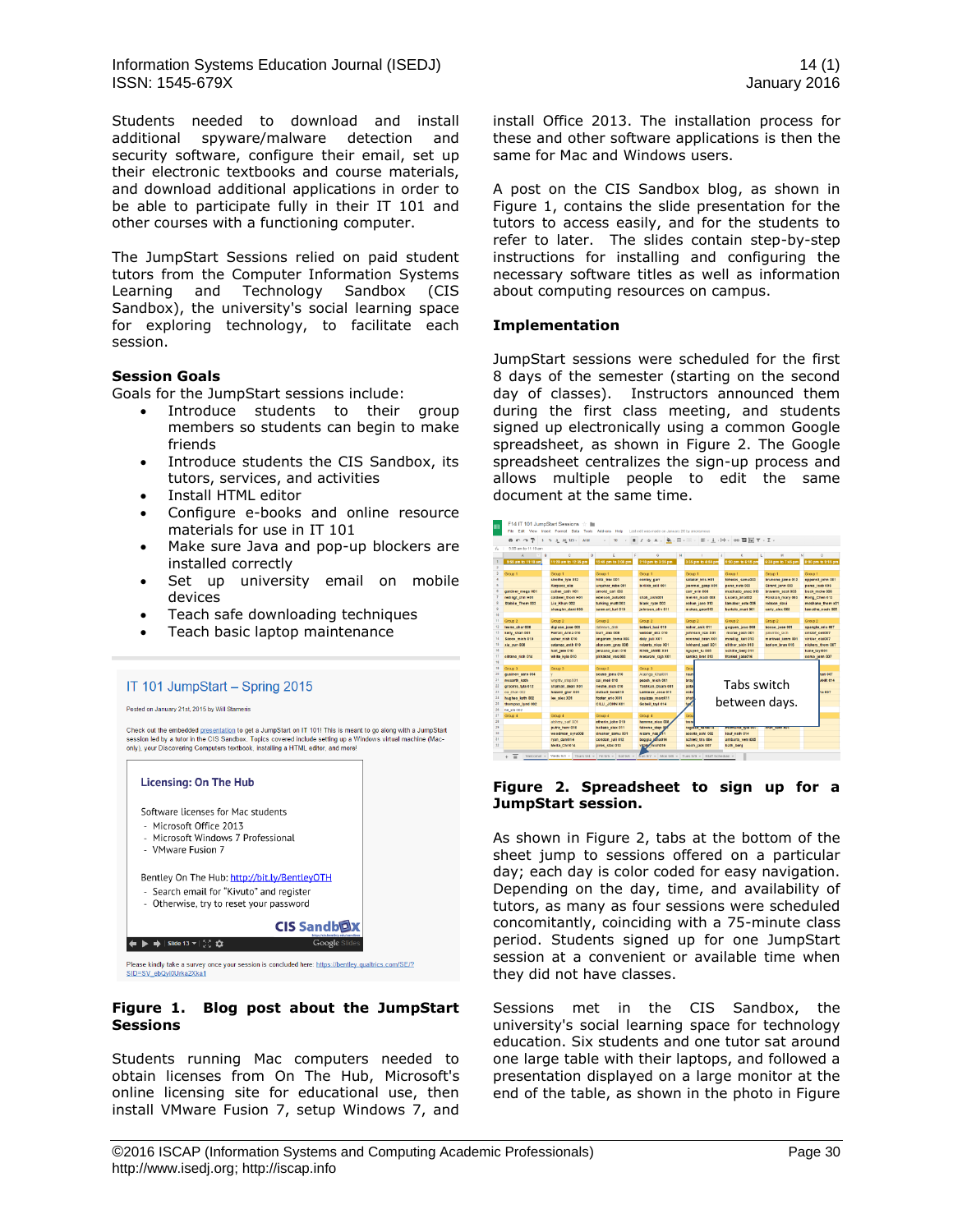3, that one student Tweeted during their session.



#### **Figure 3. Tweeting a group photo after the JumpStart session.**

One tutor facilitated each small-group session, which could accommodate as many as six students. With up to four concurrent sessions over 8 course blocks on weekdays, approximately 180 students per weekday, and fewer on weekends, participated in JumpStart sessions. All 600 students enrolled in IT 101 during the fall semester were able to participate in a session within during the first week of classes. Holding these sessions in the CIS Sandbox also introduced the students to the tutoring and other services of the lab before they would need them.

Students signed up with their university email names rather than their full names, as these were all always fewer than 13 characters and served as a way to identify the students uniquely and easily. They appended their section name (001, 002, etc.) when signing up to facilitate filtering all students from a given section who attended. Tutors formatted the names of the students who participated in their sessions in bold as a way to take attendance. At the end of a day, one tutor had the task of preparing a report showing the students who were no-shows during the day.

Appendix I shows the agenda for a JumpStart session. The reader is invited to visit http://cis.bentley.edu/sandbox and search for JumpStart to find additional JumpStart session materials.

## **4. SURVEY RESULTS AND ANALYSIS**

After their JumpStart sessions, students were asked to complete a very short survey about their experience. 224 students chose to complete the survey.

#### **Mac vs. Windows Machines**

The number of students with machines running Windows was almost twice the number of students using Mac (149 to 75 respectively). This suggests that almost 66% of freshman students selected using a Windows laptop rather than a Mac. The standard configuration was an HP laptop; an extra fee was charged to students who selected a Windows ultrabook (Lenovo Carbon) or the Mac laptops. This undoubtedly influenced the number of students who selected a Mac laptop.

Because students with Macs needed to install different software than the students with Windows laptops, students with Macs needed to sign up for a Mac-only session. With approximately 100 students using Macs each semester, 18 sessions over the six days, or three per day, were designated as Mac Only. This turned out to be a wise choice, as everyone at the table was following the same instructions and procedures.

#### **Session Duration**

The time allocated for each session was 75 minutes. 75 minutes was plenty for an introduction followed by five to eight software installs on student machines. Survey results indicate that 77% of students completed the session in 45 - 60 minutes, with almost 50% of total students reporting that they completed their sessions in less than 45 minutes.

#### **Session Evaluation**

Close to 50% students found this session extremely helpful for their coursework and 64% students said they would recommend this to their peers.

Said one student, "The session was very helpful! I was able to install the software I needed for the class, with guidance. Also, we had the opportunity to ask questions."

The sessions also enabled students to meet the tutors in the CIS Sandbox learning lab, before they would need to return there to ask them for help later in the semester.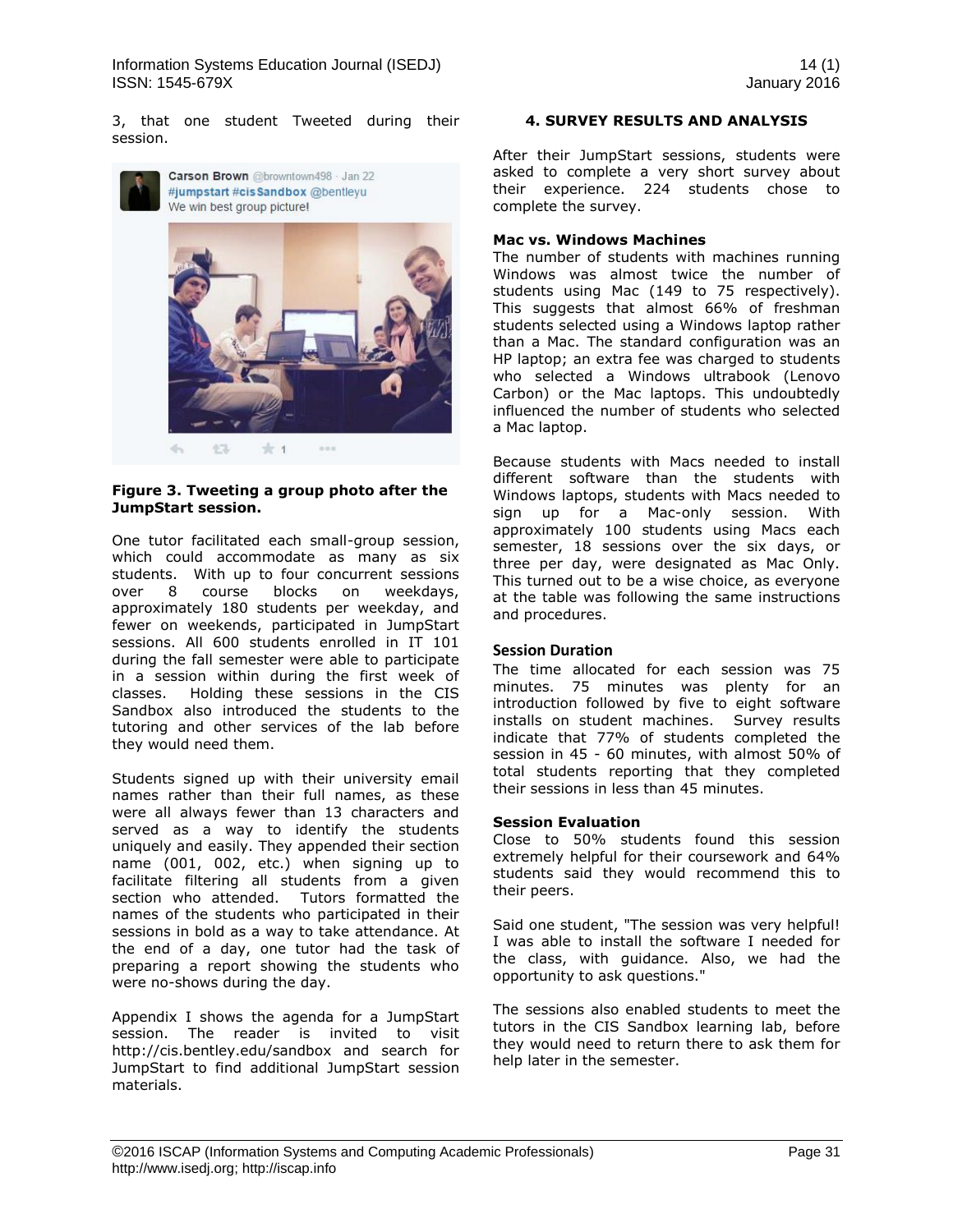#### **5. LESSONS LEARNED**

Several lessons learned will guide the planning and delivery of future JumpStart sessions.

#### **Social, Informal Learning**

JumpStart sessions are a good opportunity for social, informal learning from peers. They begin with introductions, so students can meet their classmates and peers. By meeting tutors early in the semester before they have questions on homework, students can feel comfortable going to the CIS Sandbox lab later in the semester when they might need help from tutors. Students know they are welcome.

#### **Social Media**

Many students were less than enthusiastic about posting a group selfie to the CIS Sandbox Facebook page or Twitter to record their experience at the JumpStart sessions. Some groups posted Tweets about their participation. This was intended to be a required part of the session content in order to introduce students to the social media feeds of the CIS Sandbox, and to ensure that students knew how to post on social media. Students were also encouraged to follow the CIS Sandbox social media feeds to receive updates throughout the semester.

#### **Session Duration**

Although many groups finished the required tasks within 75 minutes, there is no reason to shorten the time allocated. Interviews with tutors and suggested that some may have omitted some of the tasks that were not related to software installs (such as posting about the session on social media). The amount of material to be covered by the JumpStart sessions increases each semester, so the 75 minute format will continue to be used.

#### **Downloads**

Software takes a long time to download from On The Hub, especially when students try to access and download the software to their machines over a wireless connection. To avoid the burden of each student having to download all of these files, flash drives containing the required images and files for VMware Fusion 7 installer, Windows 7 image, and Office 2013 installer were provided to each group. Installers for Windows applications, such as Expression Web and an open source graphics editing package were also provided on the flash drives.

Students used the licensing system at On The Hub to obtain their license codes for the Microsoft software, but did not need to download the software from the On The Hub server. This also proved to be a useful teaching opportunity, as many students were not familiar with installing files from ISO files. One flash drive per group of six students seemed to be sufficient.

#### **Attendance**

It is important to have accurate attendance records in order to notify faculty which students did not attend their sessions. Resources need to be allocated to making sure it is kept correctly. While tutors were instructed to take attendance by formatting the student's name on the sign-up spreadsheet in bold, some names were accidentally reformatted. In future semesters, faculty may provide the names of students in their classes for tutors to "check off" in a shared spreadsheet different from the sign-up sheet, to which all students have access.

#### **6. CONCLUSIONS**

Setting up software required for use in IT 101 as part of the JumpStart sessions relieves the instructors of spending class time on a timeconsuming task. Completing the installs in groups of 6 students with one tutor and gives students a much better and personalized experience than doing it in a class of 27. Because tutors often facilitate several JumpStart sessions, they are prepared to assist students with issues that may arise during the installation process.

Delivering JumpStart sessions to 900 incoming students during the opening days of the fall and spring semesters validates contemporary research findings suggesting that first-year college students have varying degrees of knowledge about their laptops and the software on them. Although students were given information about their laptops and campus computing resources at freshman orientation, it was helpful to review this information again in small groups.

For future sessions, it would be interesting for tutors to know beforehand, where incoming students fall on the scale of knowledge about the technologies addressed in the JumpStart program. This information would be helpful for students to join in student/tutor groups with similar experience levels. Because students sign up for these sessions during their first class period, such classification may have to be done by self-selection. It would be interesting to see if students with similar or different experience levels create more effective groups.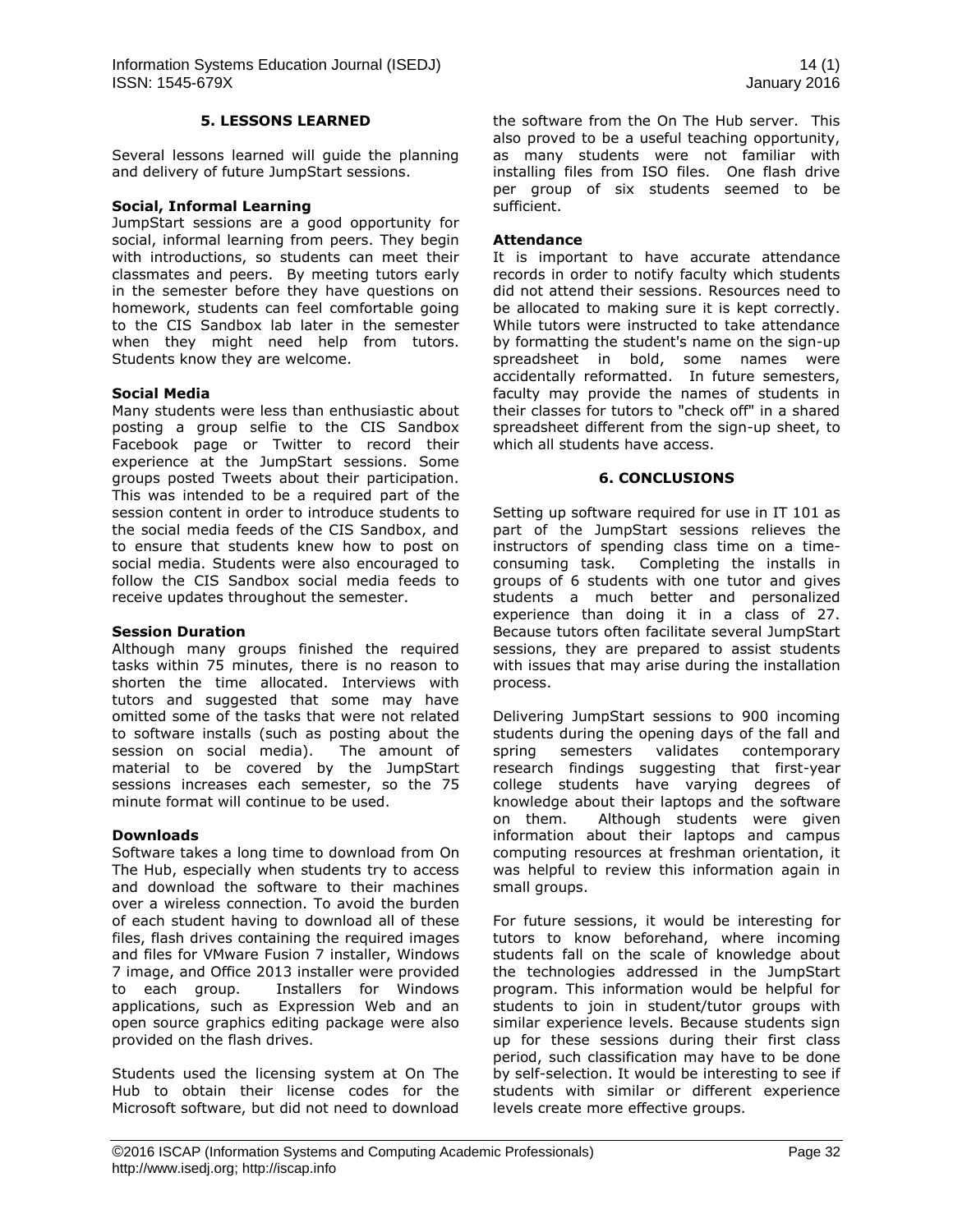The first week for any incoming student is a time for acclimating to the college experience. Reviewing campus computing resources and guiding students through the process of setting up their technology accounts, installing and configuring software for their computers and mobile devices, keeping their laptops safe, offers students both social and academic benefits as they find their way in their new surroundings.

#### **7. ACKNOWLEDGEMENTS**

The authors acknowledge Viraj Ayachit and Jerry Chen, graduate students and tutors who created the survey instrument used to gather feedback from the Jumpstart session participants.

#### **8. REFERENCES**

- Feldmann, L., & Feldmann, J. (2000). Developing information literacy skills in freshmen engineering technology students. Frontiers in Education Conference, 2000. FIE 2000. 30th Annual. 2, pp. S2E/1-S2E/4. Kansas City: IEEE.
- Frydenberg, M. (2013). Creating a collaborative learning community in the CIS Sandbox. Interactive Technology and Smart Education, 10(1), 49-62.
- Kaminski, K., Seel, P., & Cullen, K. (2003). Technology-Literate Students? Results from a Survey . Educause Quarterly, 26(3), 33-40.

Retrieved 6 1, 2015, from https://net.educause.edu/ir/library/pdf/eqm0 336.pdf

- Miertschin, S. L., & Willis, C. L. (2004). Mobile computing in the freshman computer literacy course what impact? CITC5 '04 Proceedings of the 5th conference on Information technology education (pp. 149-152). New York: ACM.
- Prensky, M. (2001). Digital Natives, Digital Immigrants. On the Horizon, 9(5), 15.
- Ratliff, V. (2009). Are College Students Prepared for a Technology-Rich Learning Environment? MERLOT Journal of Online Learning and Teaching, 5(4). Retrieved June 01, 2015, from http://jolt.merlot.org/vol5no4/ratliff\_1209.ht

m

- Stone, J. A., Hoffman, M. E., Madigan, E. M., & Vance, D. R. (2006). Technology skills of incoming freshman: are first-year students prepared? Journal of Computing Sciences in Colleges, 21(6), 117-121.
- Tinto, V. (2000). What have we learned about the impact of learning communities on students? Assessment Update, 12, 1-2.
- Winke, P., & Goertler, S. (2008). Did We Forget Someone? Student Computer Access and Literacy for CALL. CALICO Journal, 25(3), 482-509.